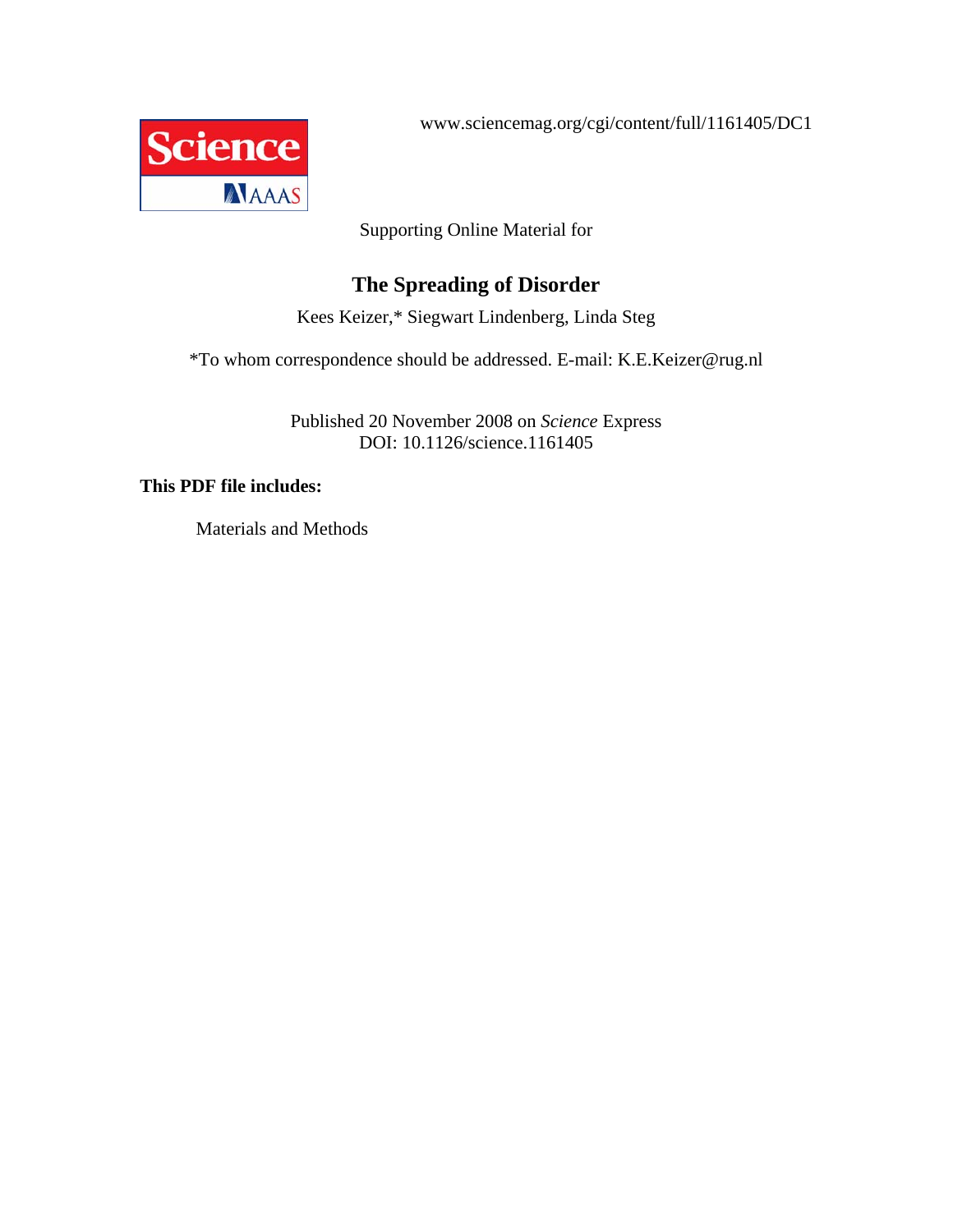## Supporting Online Material for

# The Spreading of Disorder

Kees Keizer,1\* Siegwart Lindenberg,1 Linda Steg,1

1 Faculty of Behavioral and Social Sciences, University of Groningen, Netherlands. \* To whom correspondence should be addressed. E-mail: K.E.Keizer@rug.nl

**This PDF file includes:**  Materials and Method

#### Materials and Method

We conducted six different studies, each as a field experiment with people who did not know that they were observed. In the following, we repeat the description of each study given in the *Science* article and add aspects of relevance that were not covered in the article.

*Studyl* . The setting was an alley in Groningen located in a shopping area and commonly used to park bicycles (Fig. 1). A standard prohibition sign (a round red sign with a round white center) with the text "Graffiti", pointed out the disapproved behavior (see Fig. 1A and 1B). The sign was highly noticeable and every subject entering the setting at least glanced at it. Subjects (N=77 in each condition) were all people who came to collect their parked bicycle. In their absence a flyer with an elastic band had been attached to the handlebar of their bicycle. The flyer was white and thus very noticeable. It read: "We wish everybody happy holidays", signed with the name of a non-existing sportswear shop. The flyer had to be removed by the subjects to easily use the handlebar. As there were no trashcans in the alley, 'not littering' meant taking the flyer with them. We counted throwing the flyer on the ground or hanging it on another bicycle as littering.

*Additional information*: for the order condition, we painted the wall during the night so that the next day (when the order condition was conducted) there would be no graffiti. For the disorder condition, we applied graffiti to the wall during the night for the disorder condition the following day. The graffiti consisted out of simple tags as the more elaborated 'pieces' might be perceived as art instead of norm violations. In the order and disorder conditions, we also attached a large symbolic sign prohibiting graffiti. We attached it in such a way that it was clearly visible for people who came to pick up their bicycle (within 3 meters of the sign). Although only the bicycles parked within 3 meters were used in the experiment, all the bicycles in the alley were 'flyered' after they were parked this to avoid that that the subjects felt frustrated because they received a flyer whereas others did not. When people littered, it was inconspicuously picked up right away because we wanted to avoid simple norm violation effects (descriptive norm effect a la Cialdini) and concentrate on the cross-norm inhibition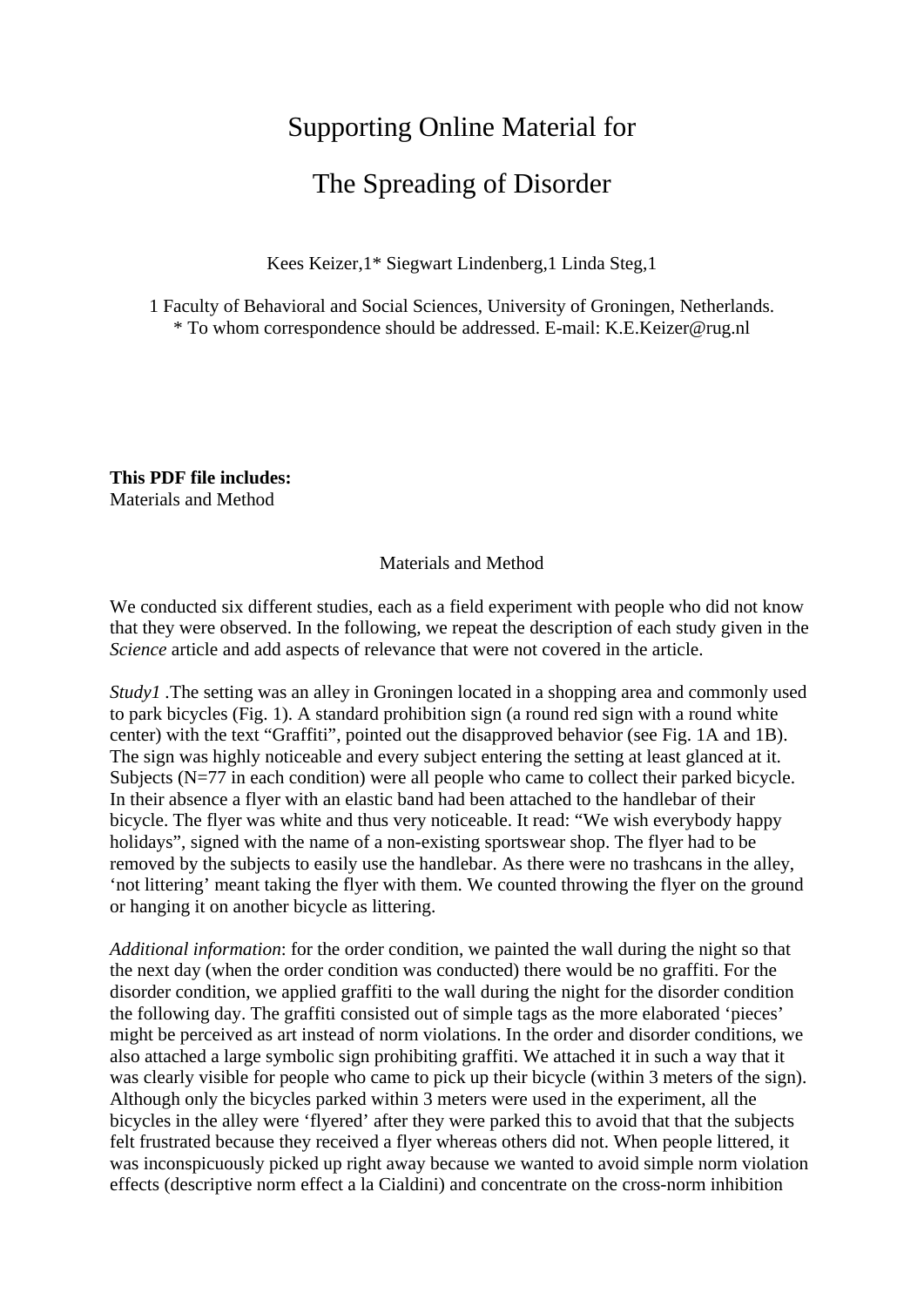effect. For both experimental conditions, the same weather conditions applied: cloudy skies. During rain showers the experiment was stopped. After a rain shower every flyer was replaced with a dry one, as taking a wet flyer would possibly be seen as more of burden. We also conducted the experiments during the same period of the day: from 1 pm until 5 pm.

*Study 2.* We used a police ordinance as a contextual norm and "no trespassing" (as ordered by the police) as target norm in the setting of a car park. Thus, both contextual and target norms were not general social norms but rules set up by the local police for a particular local situation. A temporary fence (set up by us) closed off the main entrance for people who came to pick up their car, but a gap of about 50 cm was left open in the fence (Fig. 2). We attached two signs to the temporary fence just 60 cm apart and directly next to the gap. The right sign (our contextual norm) indicated that it was prohibited to lock bicycles to the fence. The left sign (our target norm) made clear that it was prohibited to use this entrance and that people had to use an alternative entrance to the car park which required walking a 200m detour. In the order condition, four bicycles standing 1 meter before the fence were ostensibly not locked to the fence.

In the disorder condition, four bicycles were locked to the fence for everyone to see. The dependent variable was whether pedestrians conformed to the "no throughway" sign (the target norm) and walked the 200m detour to the temporary entrance that was pointed out by the sign. Violating the "no throughway" ordinance meant stepping through the gap in the fence. Subjects (N=44 in the order condition, N=49 in the disorder condition) were all people who came to collect their car from the car park. A group of people approaching the fence was counted as 1 subject.

Additional information. We placed the provisional fences to block the main entrance. The gap we left was small enough to give the impression that the entrance was really closed off, but it was also big enough (ca. 50cm) for people to get through if they so decided. The signs we attached to the fence were very noticeable and clear in their content. For the disorder condition, we clearly showed a violation of the contextual norm by using large conspicuous chain locks. with which the bikes were tied to the fence. The purpose of the chain lock was clearly to lock the bicycle to an object as each bike had another smaller lock not suited for that purpose. In the order condition, the same locks were used but now the chain lock (other than it was indented for), was only locked to the front wheel and not to the fence. To make this more conspicuous the bicycles were parked 1 meter before the fence.. Again the same weather conditions applied throughout (cloudy skies), and the two experimental conditions were conducted during the same period of the day from 3 pm to 5.30 pm. During time frame the blocked pathway was almost solely used as an entrance.

*Study 3.* Would this also hold for a rule set by a private company that is not enforced with sanctions? A parking garage adjacent to a supermarket and health club was used in which the contextual norm established by the private company is to return shopping carts to the supermarket after loading groceries into one's car. A very visible sticker with the text: "please return your shopping carts" attached to the entrance doors of the parking garage focused attention on this normative "request" (Fig. 3). In the order condition, the garage was clear of shopping carts that were not returned. In the disorder condition, there were four unreturned shopping carts standing around in disarray. The (unreturned) carts used in the disorder condition had no coin deposit system, so people were not financially encouraged to return them. To discourage people who just arrived from using the shopping carts and thus removing the disorder, we smeared the handle bars of the carts with Vaseline. Subjects  $(N=60$  in each condition) were visitors of the supermarket and health club who came to collect their car from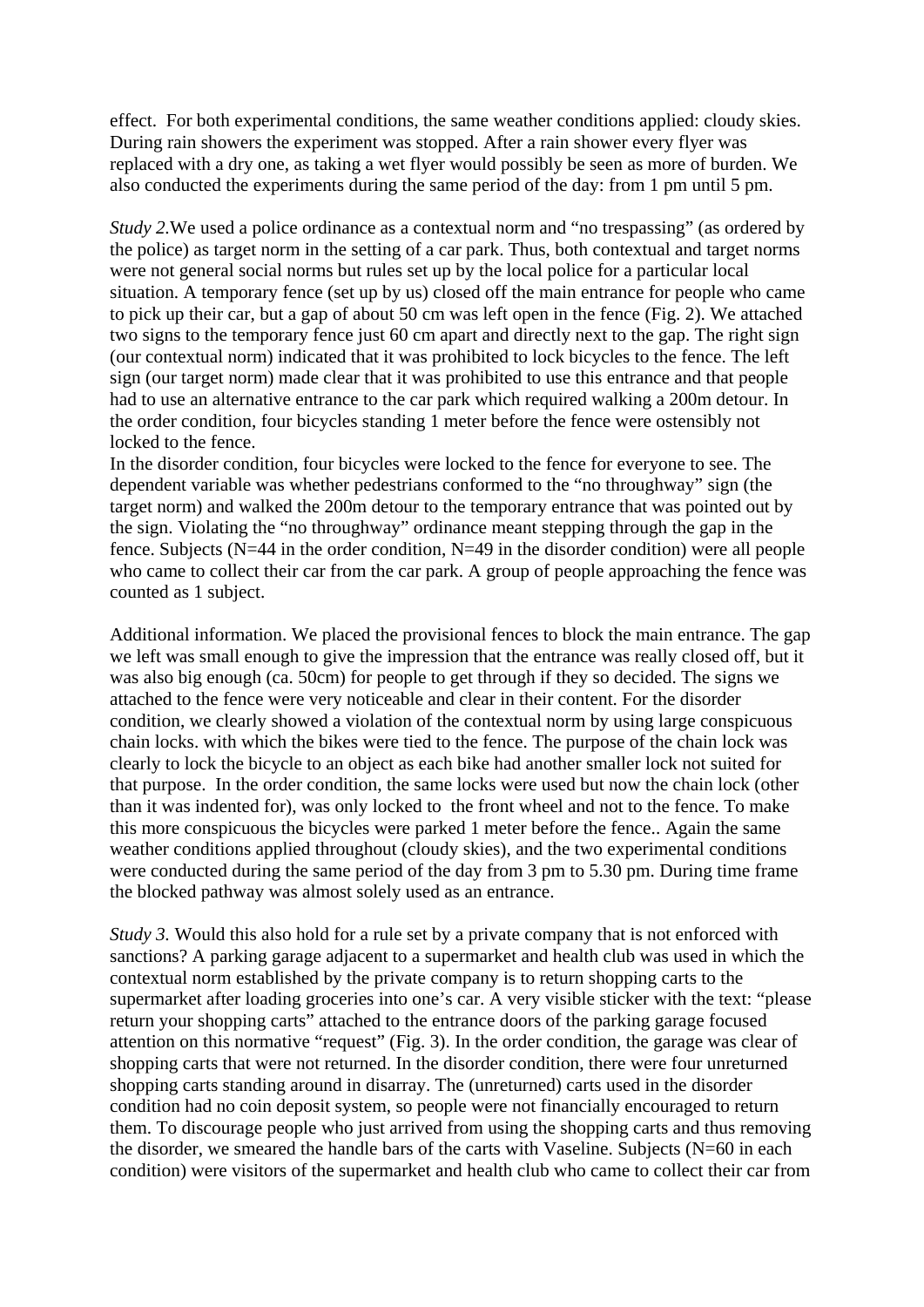the multilevel parking garage. Only people *not* using a shopping cart were included. The target norm was the anti-litter norm, already used in Study 1. The dependent variable was whether or not subjects who returned to their car littered a flyer (the same flyer as used in Study 1) that was placed under the driver's side windshield wiper of their parked car.

*Additional information*:. In order to prevent arriving people from taking the disarrayed carts with them, we smeared Vaseline on the handle bars which without exception made people leave the carts alone. When people came with shopping carts to collect their car, they were not counted in the either experimental condition. When people littered, it was again inconspicuously picked up right away (see Study 1). The experiments were conducted during the same period of the day: 1 pm until 4.30 pm. Since it was indoors, weather conditions might not pay a role. However, for the odd chance that people act differently when they come into the garage from sunny or cloudy skies (or even rain), we again took pains to keep weather conditions constant (cloudy skies).

*Study 4.* Is disorder only linked to visual cues of norm violation? Would the cross-norm inhibition effect be of any influence when the contextual norm was merely audible? In our fourth study, we focused on a national law as a contextual norm. In the Netherlands it is prohibited by law (with a €60 fine) to set off fireworks in the weeks before New Year's Eve. We wanted to find out, 2weeks before New Year's Day, whether an offence against this national law would induce people to litter. In contrast to Studies 1-3, the contextual norm was not made conspicuous (say by a sign stating the law). The law about fireworks is well-known and its violation itself would immediately make the law salient in people's mind. The setting we used was a bicycle shed located near a busy train station. The subjects ( $N=50$  in the order condition,  $N=46$  in the disorder condition) were all people who came to collect their parked bicycle. In the order condition, there was no sound of fireworks. In the disorder condition, we set off fire crackers (well within hearing distance of the subjects, but out of sight to prevent any visual cues). We observed whether subjects littered a flyer (the same flyer as used in Studies 1 and 3) attached to the handlebar of their bicycle.

*Additional information:* The firecrackers we used were clearly audible but not deafening. The impression we wanted to give is that people just around the corner were having fun doing something against the law. We wanted the subjects to have the idea that several people were lighting firecrackers. So the firecrackers were thrown in several directions, to make the noise come from all sides. When people littered, it was again inconspicuously picked up right away (see Study 1). Again, weather conditions (cloudy skies) and period of the day were kept constant in both experimental conditions: 12.30 PM until 15.30 PM.

*Studies 5 and 6.* Here, the target norm was stealing and we examined whether an envelope, visibly containing a  $\epsilon$  note and hanging out of a mailbox, would be stolen more often if a contextual norm was violated. The white (addressed) window envelope sticking out of a mailbox (situated in Groningen) was very noticeable for everyone approaching the mailbox and it was clearly visible that the envelope contained a  $\epsilon$  note (Fig. 4). The subjects were all people who singly passed the mailbox on foot (and the few who actually posted a letter). We conducted a baseline order condition  $(N=71)$  in which the mailbox was not covered with graffiti and the ground around the mailbox was clean. We then conducted two disorder conditions: one in which the mailbox was covered with graffiti without litter on the ground (N=60, Study 5) and one in which there was no graffiti on the mailbox, but where the space around the mailbox was littered (N=72, Study 6). The circumstances of all three conditions in term of period of the day and weather were held constant. The dependent variable was